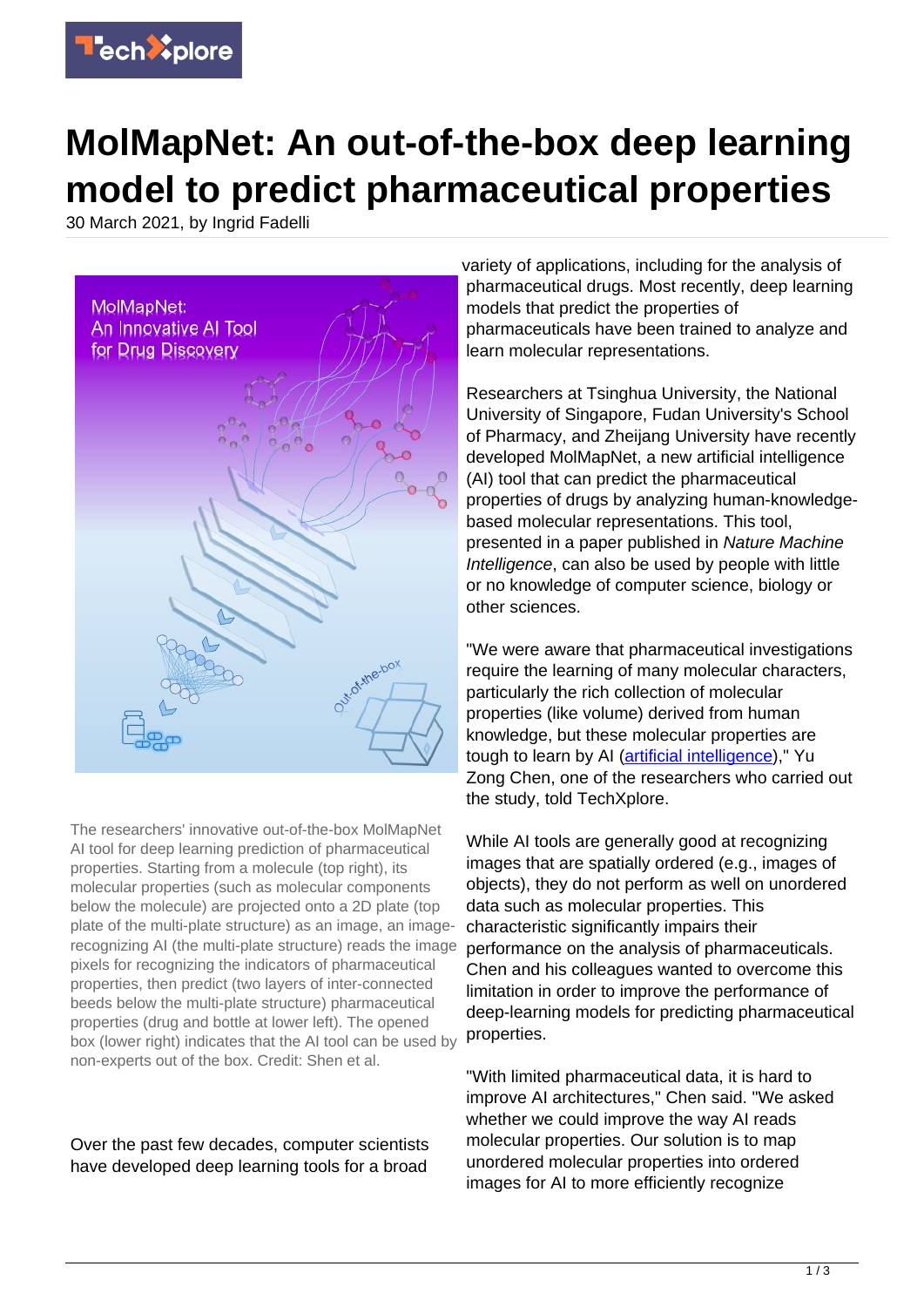

molecular properties."

This innovative out-of-the-box AI tool does not require parameter fine tuning, which means that it is also accessible to non-expert users. Remarkably, prediction of pharmaceutical properties by broadly the researchers found that it outperformed state-ofthe-art AI tools on most of the 26 pharmaceutical benchmark datasets.

"Our approach follows three steps for improved deep learning prediction of pharmaceutical properties," Chen said. "The first step is to broadly learn the intrinsic relationships of molecular properties from over 8 million molecules. These relationships may be linked to and thus indicators of various pharmaceutical properties."

The second step of the approach entails the use of a newly developed data transformation technique to map the molecular properties of pharmaceuticals into 2D images, where the pixel layouts reflect the intrinsic relationships between these properties. These pixel layouts contain crucial indicators of pharmaceutical properties that can be captured by adequately trained deep learning models.

As a third step, the researchers trained an imagerecognition tool to learn the 2D images and use them to predict pharmaceutical properties. The AI tool can capture specific pixel layout patterns that characterize specific pharmaceutical properties, similarly to how AI techniques might discern between males and females in a picture by looking at hair length or other gender-related features.

"There are two notable achievements of our study," Chen said. "The first is the introduction of a new method for mapping unordered molecular properties into ordered images that present the intrinsic relationships of molecular properties. The second is the development of an innovative out-ofthe-box AI [tool](https://techxplore.com/tags/tool/) for deep-learning prediction of pharmaceutical properties by non-experts with stateof-the-art performance."

In the future, the out-of-the-box deep learning model could significantly speed up pharmaceutical research, helping scientists to predict the properties of different drugs faster and more efficiently. In their next studies, Chen and his colleagues plan to

develop their model further, so that it can also be applied to biomedical studies.

 **More information:** Out-of-the-box deep learning learned knowledge-based molecular representations. Nature Machine Intelligence(2021). [DOI:](http://dx.doi.org/10.1038/s42256-021-00301-6) [10.1038/s42256-021-00301-6](http://dx.doi.org/10.1038/s42256-021-00301-6)

© 2021 Science X Network